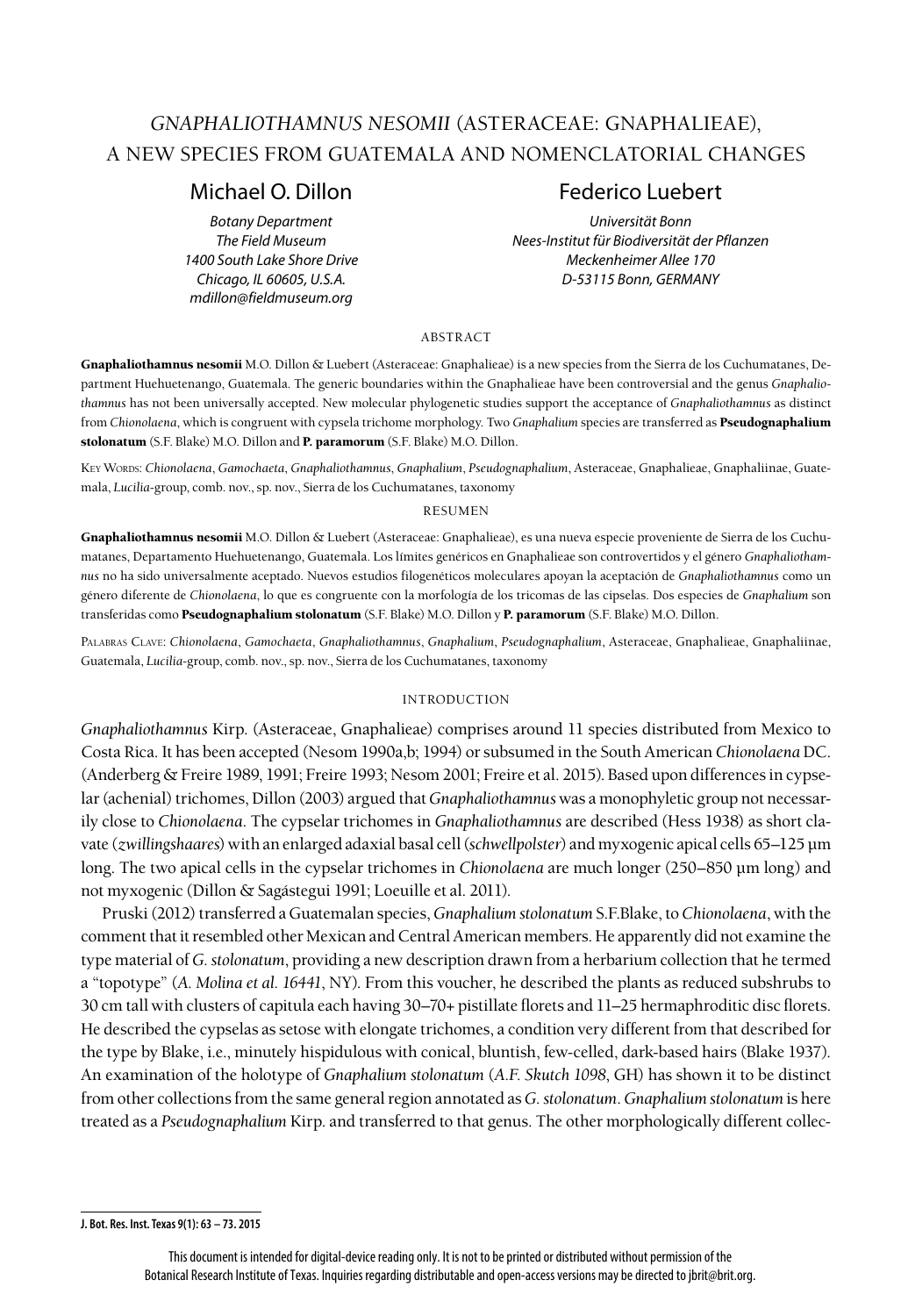tions (e.g., *A. Molina et al. 16441*) are described here as a new species of *Gnaphaliothamnus* from the Sierra de los Cuchumatanes.

In the ultimate offering from H. Robinson (2015), he relegates *Pseudoligandra* M.O. Dillon & Sagást. (1990) and *Gnaphaliothamnus* to the synonymy of *Chionolaena*. He states that the publications by Freire (1993) and Nesom (2001) have "totally resolved that problem by reducing all three genera to synonymy under the name *Chionolaena*." While we have been unsuccessful in extracting DNA from the samples representing *Pseudoligandra* at our disposal, we are confident that our nrDNA results have more definitively resolved the problem of the recognition of *Gnaphaliothamnus* as distinct from *Chionolaena*.

## taxonomy

Gnaphaliothamnus nesomii M.O. Dillon & Luebert, sp. nov. (Fig. 1). Type. GUATEMALA. Huehuetenango: common on moist bank along road to San Juan Ixcoy, Sierra Cuchumatanes, 12–23 Jan 1966, *A. Molina R., W.C. Burger, and B. Wallenta 16441* (holotype: F1637117; isotype: NY, n.v.)

Similar to *Gnaphaliothamnus salicifolius* (Bertol.) G.L. Nesom but habit considerably smaller (to 15 cm tall), capitulescences glomerulate, obscured in dense arachnoid-tomentose indumentum, cypselar trichomes ca. 100 µm long

Subshrubs,  $5-10(-15)$  cm tall; stems ascending, basally-branched from lignified base. Leaves sessile, oblanceolate to spatulate, 10–42 mm long, 2–4 mm wide, abaxial surfaces white-tomentose, adaxial surfaces darker, weakly arachnoid-tomentose, apices acute, apiculate, proximal leaves marcescent. Capitulescences densely glomerulate with 7–11(–20) tightly grouped capitula, pedicles obscured by dense arachnoid-tomentose indumentum. Capitula 5–7 mm long, 2–3 mm diam.; involucres narrowly campanulate, graduated, submerged in dense arachnoid-tomentose indumentum; phyllaries 4–6-seriate, the outer with arachnoid-tomentose bases; the inner with white-opaque, oblong apical lamina, 5–7 mm long, ca. 2 mm wide; outer florets 20–32, pistillate, fertile; central disc florets 13–15, hermaphroditic, ovary sterile. Cypselas oblong, ca. 1 mm long, trichomes 4-celled, clavate, ca. 100 µm long, the apical cells myxogenic, not rupturing (Fig. 2A); pappus of ca. 20, setose bristles, 2.8–3.2 mm long, apical cells of bristles of hermaphroditic florets expanded, apical cells of pistillate florets obtuse, not expanded.

*Etymology*.—*Gnaphaliothamnus nesomii* is dedicated to Dr. Guy L. Nesom, noted synanthrologist and systematist, one of the first botanists to accept *Gnaphaliothamnus* in modern usage, and first to provide a detailed revision for Mexican and Central American taxa. Over the years, Dr. Nesom has been generous with his detailed knowledge of Mexican and Central American Asteraceae and particularly the Gnaphalieae. He also commented on the uniqueness of some of the sheets examined within his loan of material from Field Museum in 1990.

*Distribution and Ecology*.—The type locality is within the Sierra de los Cuchumatanes in the Department of Huehuetenango, Guatemala [15°31'S, 91°32'W]. This is the highest non-volcanic mountain range in Central America and has the most extensive highlands above 3000 m. The region is home to a variety of different biomes, including montane pine-oak forest, intermittent shrublands, and grasslands. *Gnaphaliothamnus nesomii* is found in alpine habitats at ca. 3700 m, notably different from the environments associated with the "llanos" or plains where *Gnaphalium stolonatum* occurs (see below).

*Conservation status*.—*Gnaphaliothamnus nesomii* deserves a preliminary status of Critically Endangered (CR) because total area of its known distribution is less than 100 km² and only three populations are known (IUCN 2001).

*Discussion*.—Recent molecular phylogenetic studies (nrDNA) have provided results that suggest the great majority of New World genera of Gnaphalieae are associated with the *Lucilia*-group within the FLAG clade (Freire et al. 2015; Luebert et al., unpubl.). The *Lucilia*-group has been expanded to include *Gnaphaliothamnus*, *Chionolaena*, and *Antennaria* Gaertn. from the subtribe Cassiniinae Anderb. (Anderberg 1991). These results support the hypothesis that the gross morphological similarity between *Gnaphaliothamnus* and *Chionolaena* is convergence; they are found in distant well-supported clades within the *Lucilia*-group (Fig. 3). *Gnaphaliothamnus* is phylogenetically related to *Antennaria*, while *Chionolaena* appears to be sister to a group including the type species of *Lucilia* Cass., which is in agreement with their similarity in cypselar trichomes.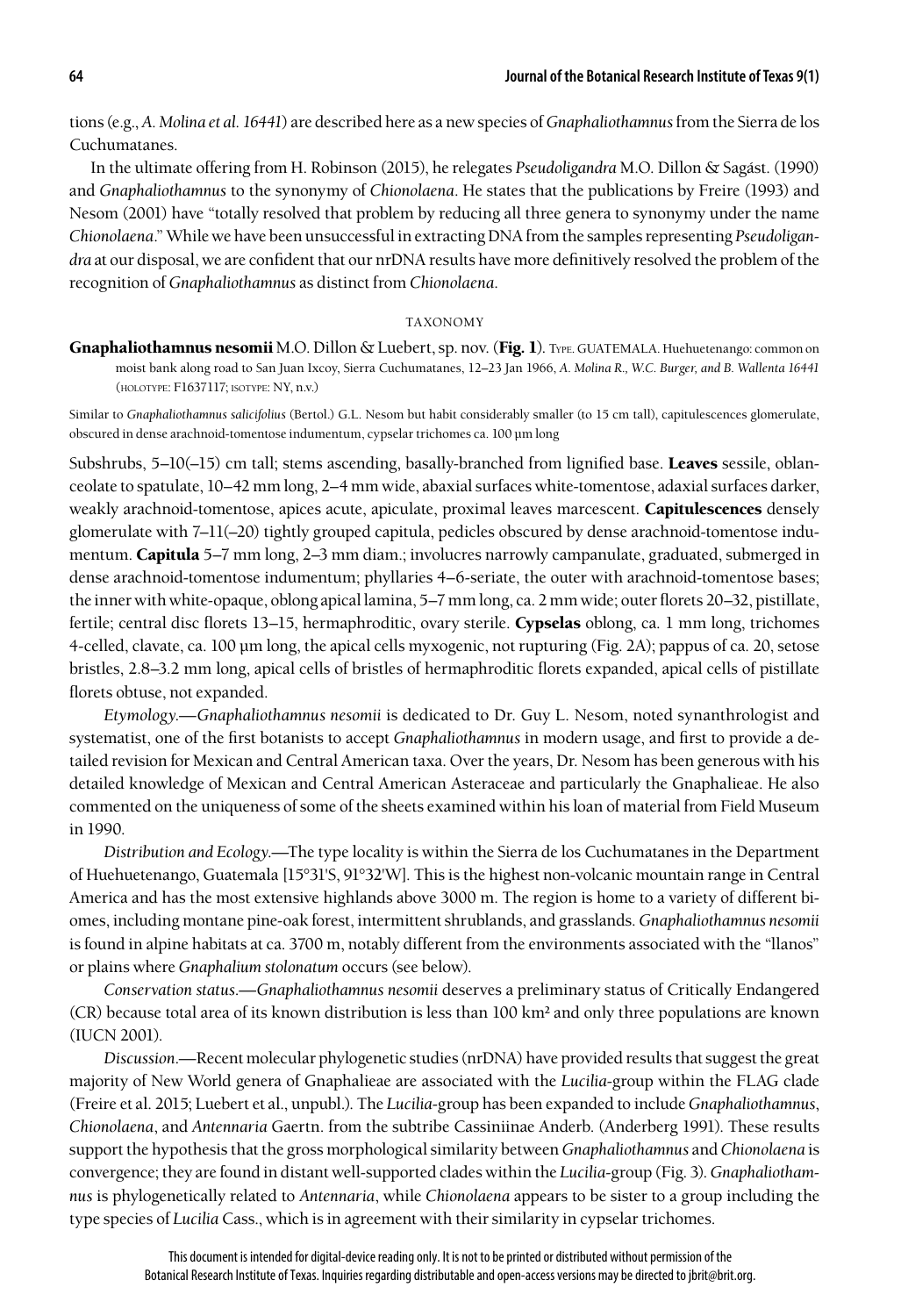

**Fig. 1.** *Gnaphaliothamnus nesomii***. Photograph of holotype collection,** *A. Molina R. et al. 16441* **(F1637117, imgV0093984F).**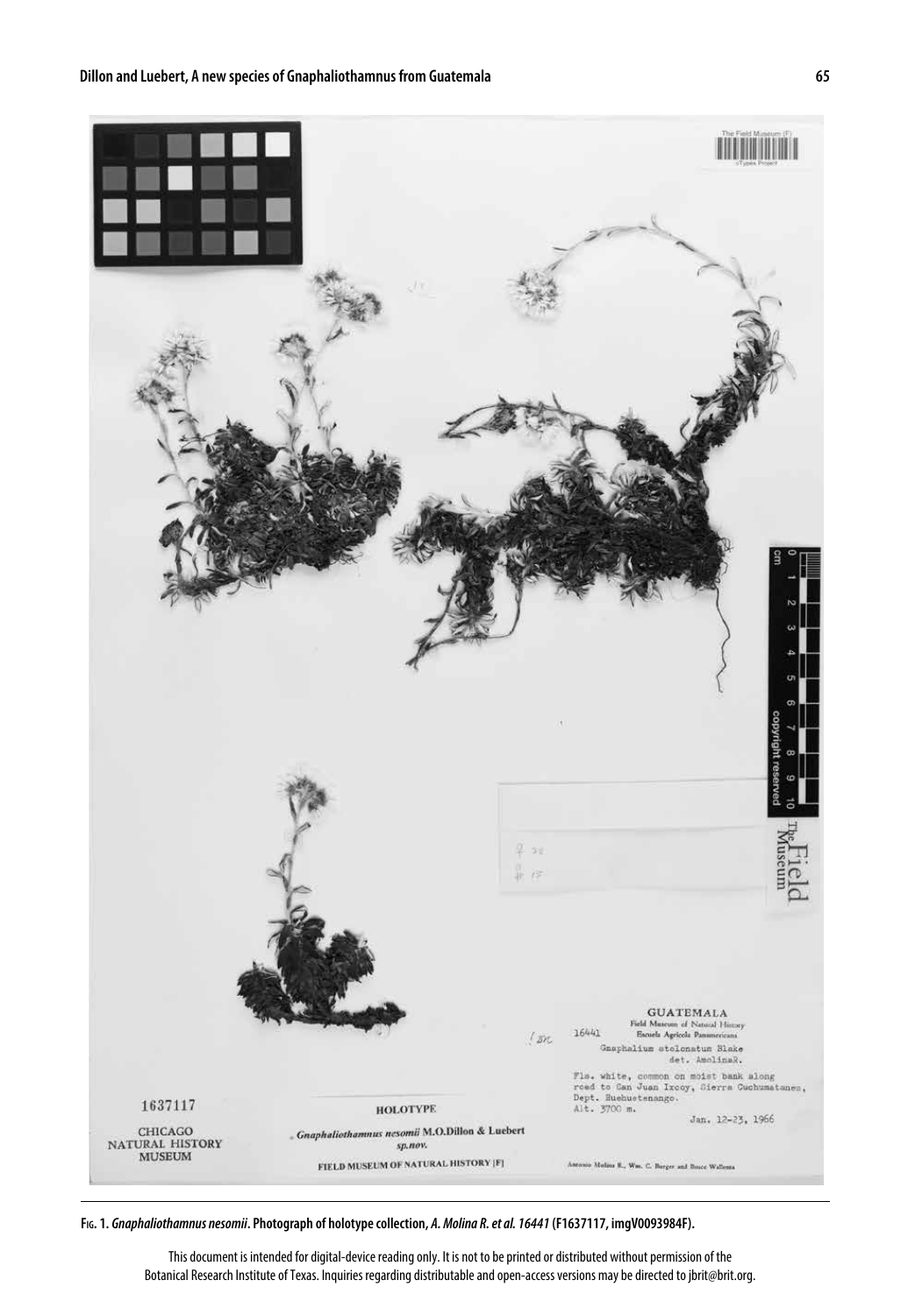

Fig. 2. Cypselar trichomes, white scale bar = 100 µm. A. Gnaphaliothamnus nesomii (F1637117), B. G. salicifolius (F1639348), C. Pseudognaphalium *stolonatum* **(GH00008351), D.** *P. antennarioides* **(F1148157).**

Nesom (1990a) provided a detailed taxonomic history for *Gnaphaliothamnus* and his rationales for its acceptance (Nesom 1990b, 1994). Interestingly, Nesom also discussed the putative relationships for *Gnaphalium stolonatum* as outside of *Gnaphaliothamnus* (Nesom 1990a, p. 367). He commented that this taxon did have white-tipped phyllaries, but it had more florets per capitulum in general (+100) and fertile central disc florets,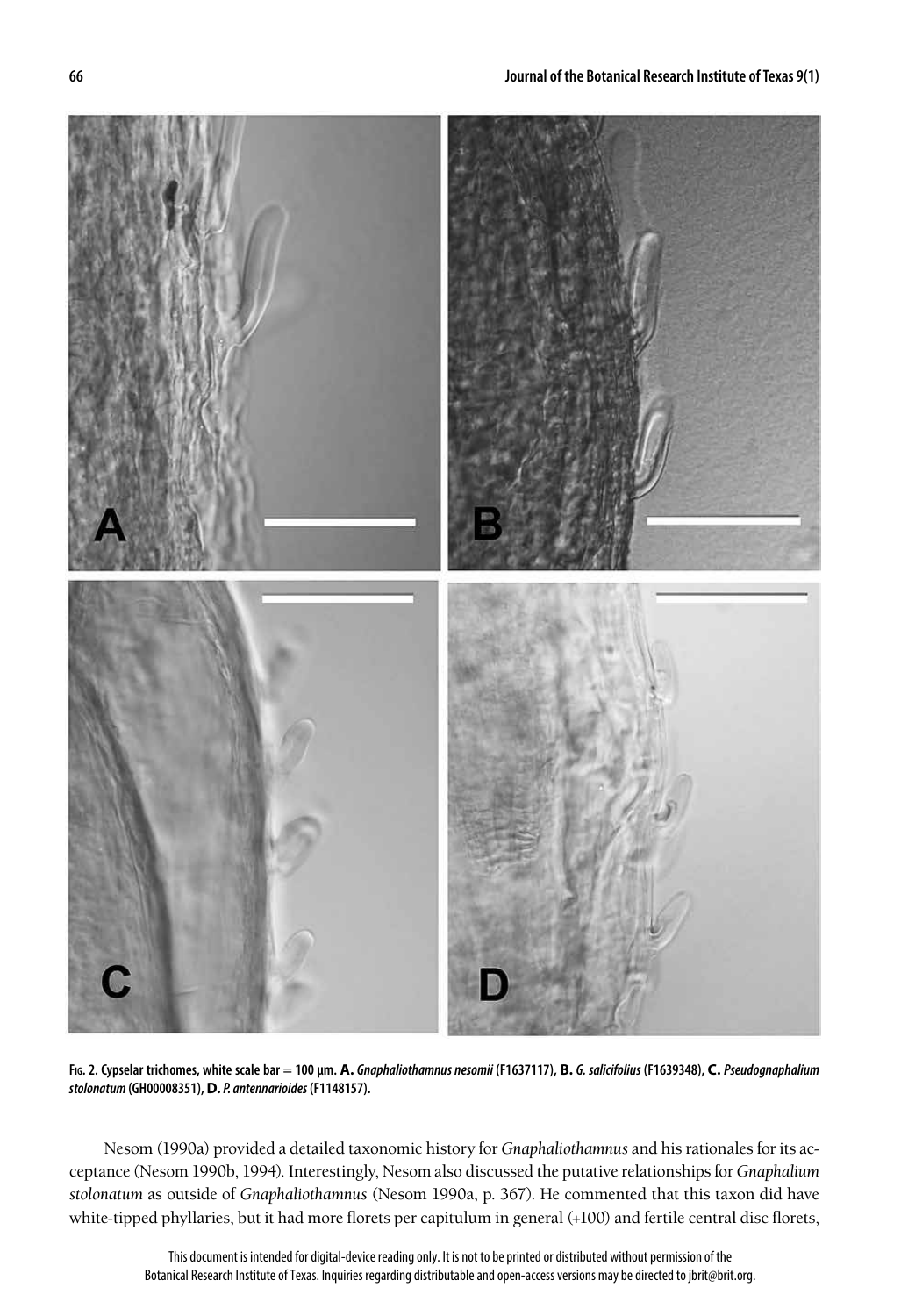

**Fig. 3. Simplified cladogram of the** *Lucilia***-group derived from preliminary result of a Bayesian analysis of Gnaphalieae with nrDNA sequence data (ITS+ETS) carried out in MrBayes v.3.1.2 (Ronquist & Huelsenbeck 2003). The numbers above branches are Bayesian posterior probabilities. The results are congruent with those reported by Freire et al. (2015).** *Chionolaena* **and** *Gnaphaliothamnus* **do not form a clade.**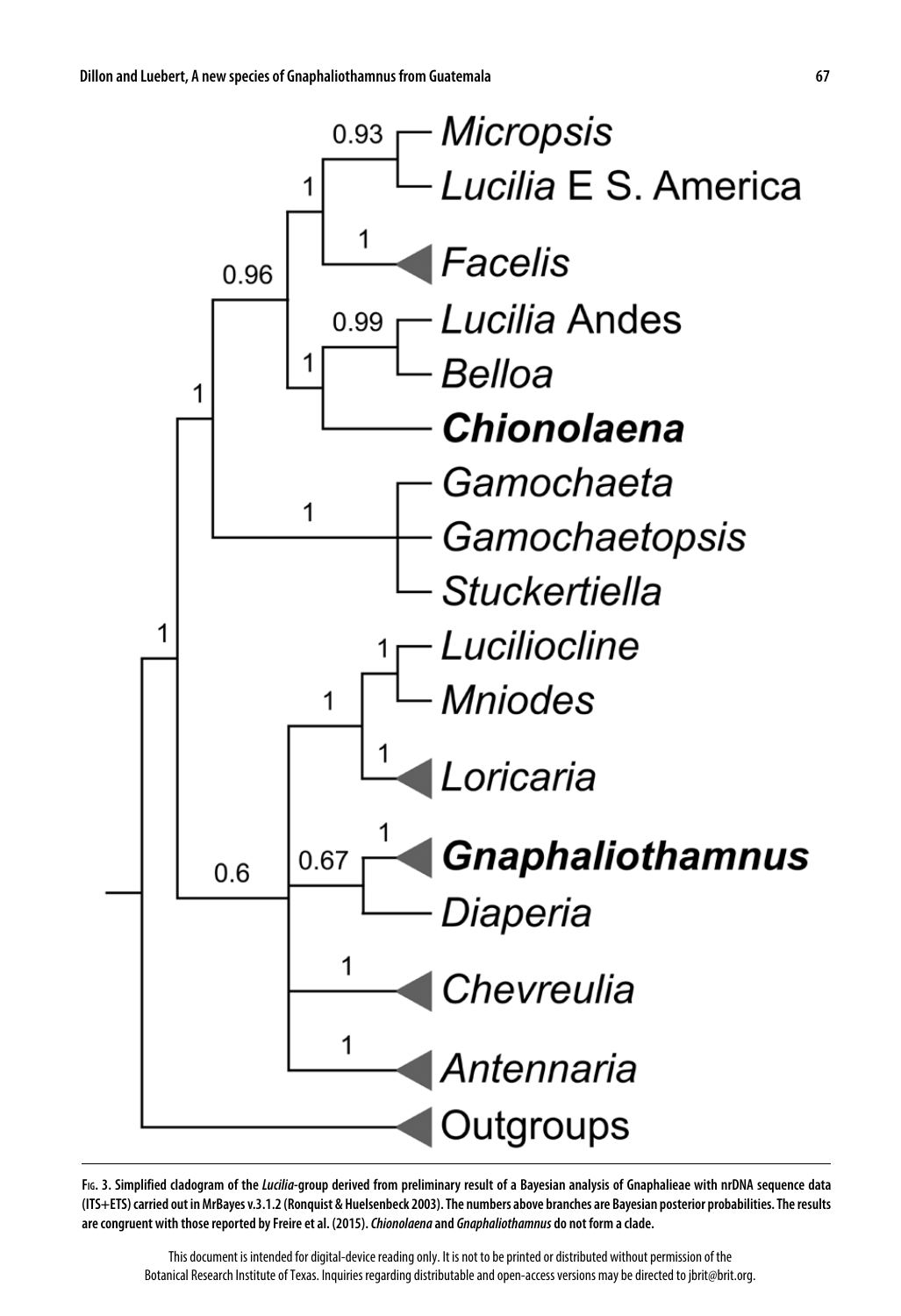| Character              | G. nesomii               | G. salicifolia         | P. stolonatum          | P. antennarioides       |
|------------------------|--------------------------|------------------------|------------------------|-------------------------|
| Habit                  | subshrubs to 15 cm       | subshrubs to 100 cm    | perennial herbs        | perennial herbs         |
| <b>Stolons</b>         | none                     | none                   | present                | present                 |
| Capitula height        | $5-7$ mm                 | $6 - 7$                | $4.5 - 5.5$ mm         | $6-7$ mm                |
| Pistillate florets     | $20 - 32$                | $(22-)34-55$           | $44 - 92$              | $(50-)75-190$           |
| Hermaphroditic florets | $13 - 15$                | $3-4(-7)$              | $7 - 14$               | $7 - 16$                |
| Cypselar trichomes     | ca. 100 µm long, Fig. 2A | 62-78 um long, Fig. 2B | 38-40 µm long, Fig. 2C | ca. 50 µm long, Fig. 2D |

Table 1. Comparison of salient morphological characters in the species of *Gnaphaliothamnus* and *Pseudognaphalium* discussed here. Cypselar trichomes are illustrated in Figure 2.

and suggested it was probably best maintained in *Gnaphalium* L. *s.s*. There has been acceptance of *Pseudognaphalium* and the majority of New World species previously classified as *Gnaphalium* were transferred there (Anderberg 1991).

*Gnaphaliothamnus nesomii* was originally treated as *Gnaphalium stolonatum*. In a note from Guy Nesom (16 Feb 1990) accompanying the return of his Field Museum loan, he mentioned the presence of some unusual or atypical specimens with fewer pistillate florets. When Pruski (2012) encountered what he considered conspecific material (*A. Molina 16441*, NY), he transferred the species to *Chionolaena* and described its floral morphology exactly as it is in *Gnaphaliothamnus*. He related it to other Mexican and Central American species, including *C. eleagnoides* Klatt, C. *lavandulifolia* (Kunth) Benth & Hook. f., *C. concinna* (A. Gray) Anderb. & S. E. Freire (as *C. mexicana* S. E. Freire), and *C. salicifolia* (Bertol.) G.L. Nesom, all species considered here to belong within *Gnaphaliothamnus*.

*Gnaphaliothamnus nesomii* is distinctive among members of *Gnaphaliothamnus*. It has a dwarf woody vegetative habit with stems only 5–10(–15) cm long, the basal leaves are marcescent and cloaking the lower portions of the stems, and the glomerulate capitulescences with the heads immersed in dense, white, arachnoidtomentose indumentum, is a combination of characteristics unmatched in the genus. It has oblanceolate to spathulate leaves to 42 mm long, white-opaque phyllary apices, and capitula with 20–32 pistillate florets, and 13–15 hermaphroditic florets, Nesom's (1990a) key would lead to *G. salicifolius*; which is the only other member of *Gnaphaliothamnus* to be recorded from Guatemala, and it has a widespread distribution extending north from Guatemala to central Mexico.

*Gnaphaliothamnus salicifolius* has a distribution quite unlike all other species, which tend to be narrowly endemic and geographically restricted (Nesom 1990a,b, 1994). In Guatemala, it inhabits the edge of pine-oak forests at about 3000 m and is also found in the Sierra de los Cuchumatanes, recorded on the road between Paquix and San Juan Ixcoy (*A. Molina R. 21293,* F1661761; *A. Molina R. et al. 30031,* F1734420; *A. Molina R. et al. 16550,* F1639348) and N of Santa Eulalia (*F. Almeda and J.L. Luteyn 1686,* F1733978).

Table 1 allows for comparison of the salient morphological characteristics of three of the Gnaphalieae taxa known to occur in region around the Sierra de los Cuchumatanes.

Additional material examined: GUATEMALA. Huehuetenango: Sierra Cuchumatanes between Paquix and San Juan Ixcoy, 8 Jan 1974, 3000–3350 m, *A. Molina R., A.R. Molina, and J.A. Molina 30055* (F1734422); between Tojquiá and Caxín bluff, summit of Sierra de los Cuchumatanes, 3700 m, 6 Aug 1942, *J.A. Steyermark 50159* (F1148150).

# key to *gnaphaliothamnus* species

The following annotated key will allow for identification of *Gnaphaliothamnus* species (adapted from Nesom 1990a):

| 1. Inner phyllaries lacking prominent, white lamina; pappus bristles monomorphic (Chiapas - Mexico)      | G. cryptocephalus       |
|----------------------------------------------------------------------------------------------------------|-------------------------|
|                                                                                                          | G.L. Nesom              |
| 1. Inner phyllaries with prominent, white lamina.                                                        |                         |
| 2. Adaxial leaf surfaces with stipitate glandular trichomes beneath the arachnoid-tomentum.              |                         |
| 3. Pistillate florets 5–10; pappus bristles strongly dimorphic, caducous; cypselas glabrous (Costa Rica) | <b>G.</b> costaricensis |

G.L. Nesom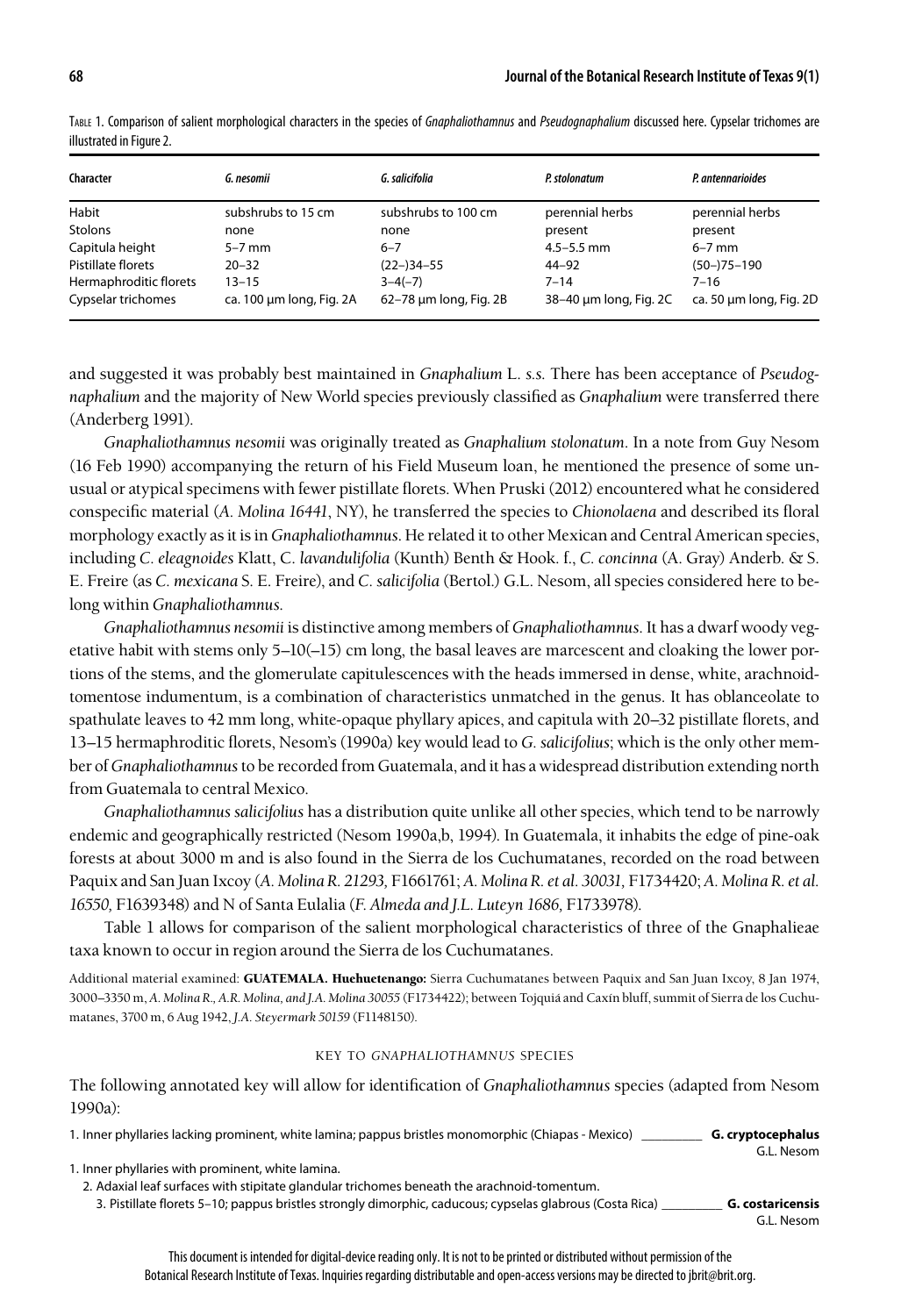### **Dillon and Luebert, A new species of Gnaphaliothamnus from Guatemala 69**

| 3. Pistillate florets 12-24; pappus bristles monomorphic to weakly or strongly dimorphic, basally persistent; cypselas<br>with trichomes. |                                          |
|-------------------------------------------------------------------------------------------------------------------------------------------|------------------------------------------|
| 4. Pistillate florets 12-18, usually equal the number of hermaphroditic; pappus bristles strongly dimorphic (Oaxaca                       |                                          |
|                                                                                                                                           |                                          |
| 4. Pistillate florets 21-24, usually about twice as many as the hermaphroditic; pappus bristles monomorphic to very                       |                                          |
|                                                                                                                                           |                                          |
| 2. Adaxial leaf surfaces arachnoid-tomentose to glabrate, eglandular.                                                                     |                                          |
|                                                                                                                                           |                                          |
| 5. Leaves shorter than 5 mm or longer than 10 mm long; phyllaries strongly graduated.                                                     |                                          |
| 6. Heads few in tight clusters at tips of leafy stems.                                                                                    |                                          |
| 7. Plants dioecious; leaves 2.5–5 mm long; phyllaries with reddish midregion (Oaxaca - Mexico) ________ G. aecidiocephalus                |                                          |
|                                                                                                                                           | (Grierson) G.L. Nesom                    |
| 7. Plants polygamodioecious; leaves 10-20 mm long; phyllaries without a red midregion (San Luis Potosí -                                  |                                          |
|                                                                                                                                           |                                          |
| 6. Heads numerous in corymbs above the leaves.                                                                                            |                                          |
| 8. Leaves elliptic to elliptic-oblanceolate; pappus bristles weakly dimorphic.                                                            |                                          |
| 9. Leaves elliptic to elliptic-oblanceolate, 15-42 mm long, 4-8 mm wide (Hidalgo, Oaxaca - Mexico)                                        |                                          |
|                                                                                                                                           | <b>G. eleagnoides</b> (Klatt) G.L. Nesom |
| 9. Leaves elliptic-obovate, 10-20 mm long, 3-5 mm wide (Durango - Mexico) <b>G. durangensis G.L.</b> Nesom                                |                                          |
| 8. Leaves linear to oblanceolate or spathulate; pappus bristles strongly dimorphic.                                                       |                                          |
| 10. Leaves 20–80 mm long, 1–3(–5) mm wide; pistillate florets (22–)34–55; hermaphroditic florets 3–4(–7)                                  |                                          |
|                                                                                                                                           |                                          |
|                                                                                                                                           |                                          |
| 10. Leaves 10-42 mm long, 2-4 mm wide; pistillate florets 20-32; hermaphroditic florets 13-15 (Guatemala)                                 |                                          |
|                                                                                                                                           | <b>G. nesomii</b> M.O. Dillon & Luebert  |

#### new combinations in *pseudognaphalium*

Pseudognaphalium stolonatum (S.F. Blake) M.O. Dillon, comb. nov. (Fig. 4). *Gnaphalium stolonatum* S.F. Blake, Brittonia 2:341. 1937. Type: GUATEMALA. Huehuetenango: llanos of the Sierra Cuchumatanes, 10,500 ft [3200 m], 24 Aug 1934, *A. F. Skutch 1098* (holotype: GH00008351; isotype: TEX-LL00373732, n.v.).

*Chionolaena stolonata* (S.F. Blake) Pruski, Phytoneuron 2012-1:4. 2012.

Perennial herbs 10–25 mm tall, roots fibrous; stolons from the base, filiform; stems erect, usually simple, rarely branched, thinly arachnoid-tomentose, purplish. Leaves oblanceolate to linear, 2–4.5 mm long, 0.5–1 mm wide, abaxial surfaces gray with dense tomentose indumentum, adaxial surfaces obscurely stipitateglandular under thinly arachnoid-tomentose indumentum, apices apiculate, bases slightly decurrent. Capitulescences glomerulate, crowded at apices. Capitula campanulate, sessile, 4.5–5.5 mm tall, 4.5–5.5 mm diam.; phyllaries ca. 4-seriate, graduated, thinly arachnoid-tomentose; outer ovate to oblong-lanceolate, obtuse to acute, inner narrowly lanceolate, narrowed to an obtuse apex; pistillate florets 85–92, the corollas filiform, white, ca. 2.5 mm long, pappus bristles ca. 3 mm long, apices acute; hermaphroditic florets (7–)11(–14), the corollas cylindrical, white with rose-color lobes, the styles apically subtruncate, ovary sterile; pappus bristles ca. 3 mm long, apically obtuse, slightly expanded. Cypselas ca. 1 mm long, minutely hispidulous, the trichomes clavate, 38–40 µm long (Fig. 2C).

*Pseudognaphalium stolonatum* has been collected within the Sierra de los Cuchumatanes from alpine meadows on rock outcrops, 3200–3750 m. It was included in *Gnaphalium s.s.* by Anderberg (1991). Inspection of the type has shown it to have floral morphology consistent with *Pseudognaphalium* (Anderberg 1991).

Blake (1937) specifically related *Pseudognaphalium stolonatum* to *P. antennarioides* (DC.) Anderb., a rosulate, stoloniferous herb distributed from Colombia to Bolivia with capitula having (50–)75–190 pistillate and 7–16 hermaphroditic florets. Phylogenetic studies have shown that *Pseudognaphalium* is a member of the HAP clade (Smissen et al. 2011; Nie et al. 2013; Galbany-Casals et al. 2014), along with *Achyrocline* (Less.) DC., *Helichrysum* Mill., and *Anaphalis* DC.; *Gnaphaliothamnus* and *Chionolaena* are members of the FLAG clade, which is only distantly related (Smissen et al. 2011).

*Pseudognaphalium subsericeum* (S.F. Blake) Anderb. (= *Gnaphalium subsericeum* S.F. Blake, 1927), a Costa Rican endemic, was also mentioned as potentially related to *Gnaphaliothamnus salicifolius* by Blake (p. 62). An examination of conspecific material from Costa Rica (F1692005, F1692006) shows *P. subsericeum* more simi-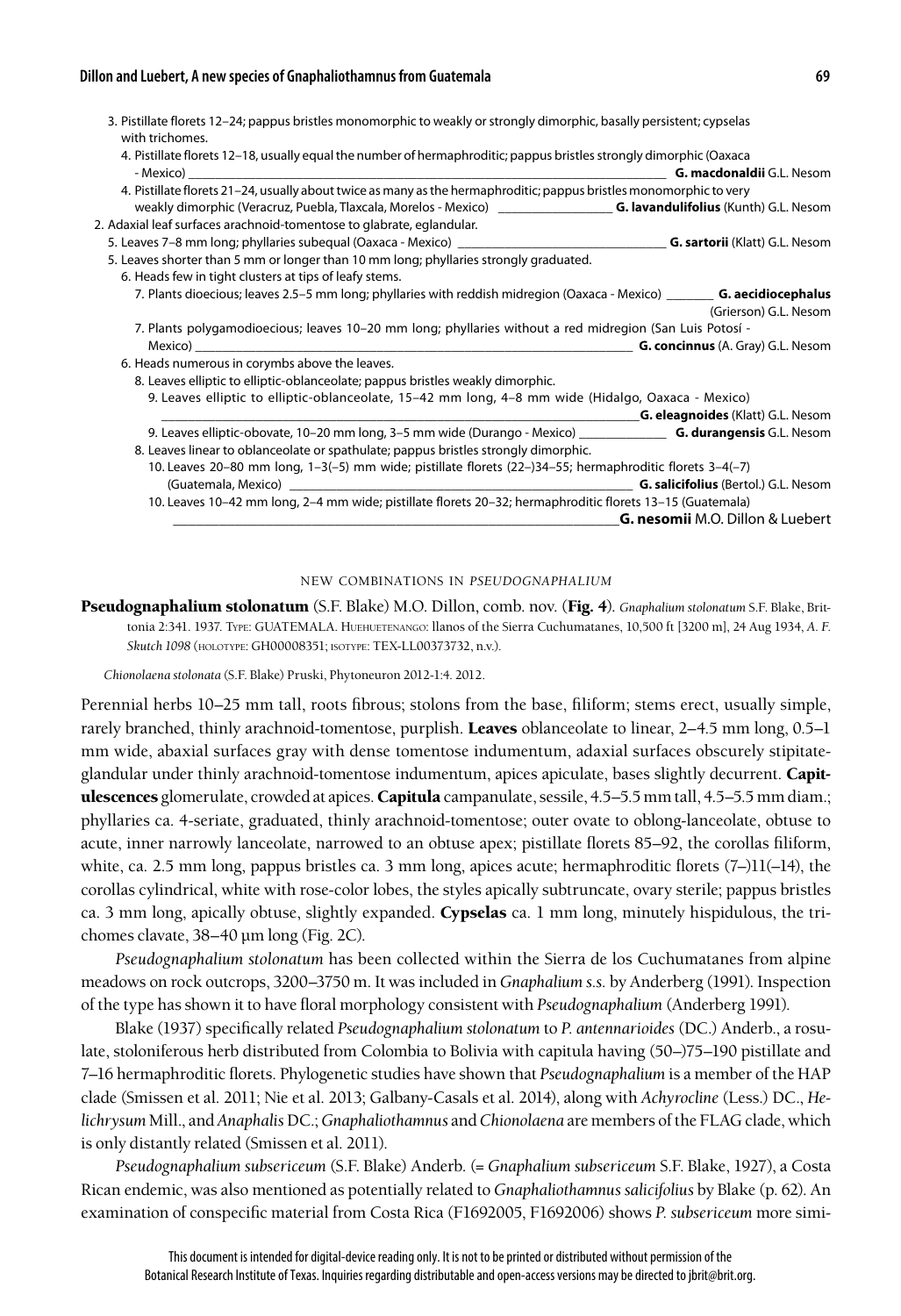

**Fig. 4.** *Pseudognaphalium stolonatum***. Photograph of holotype collection of** *Gnaphalium stolonatum* **S.F.Blake,** *A.F. Skutch 1098* **(GH000008351).**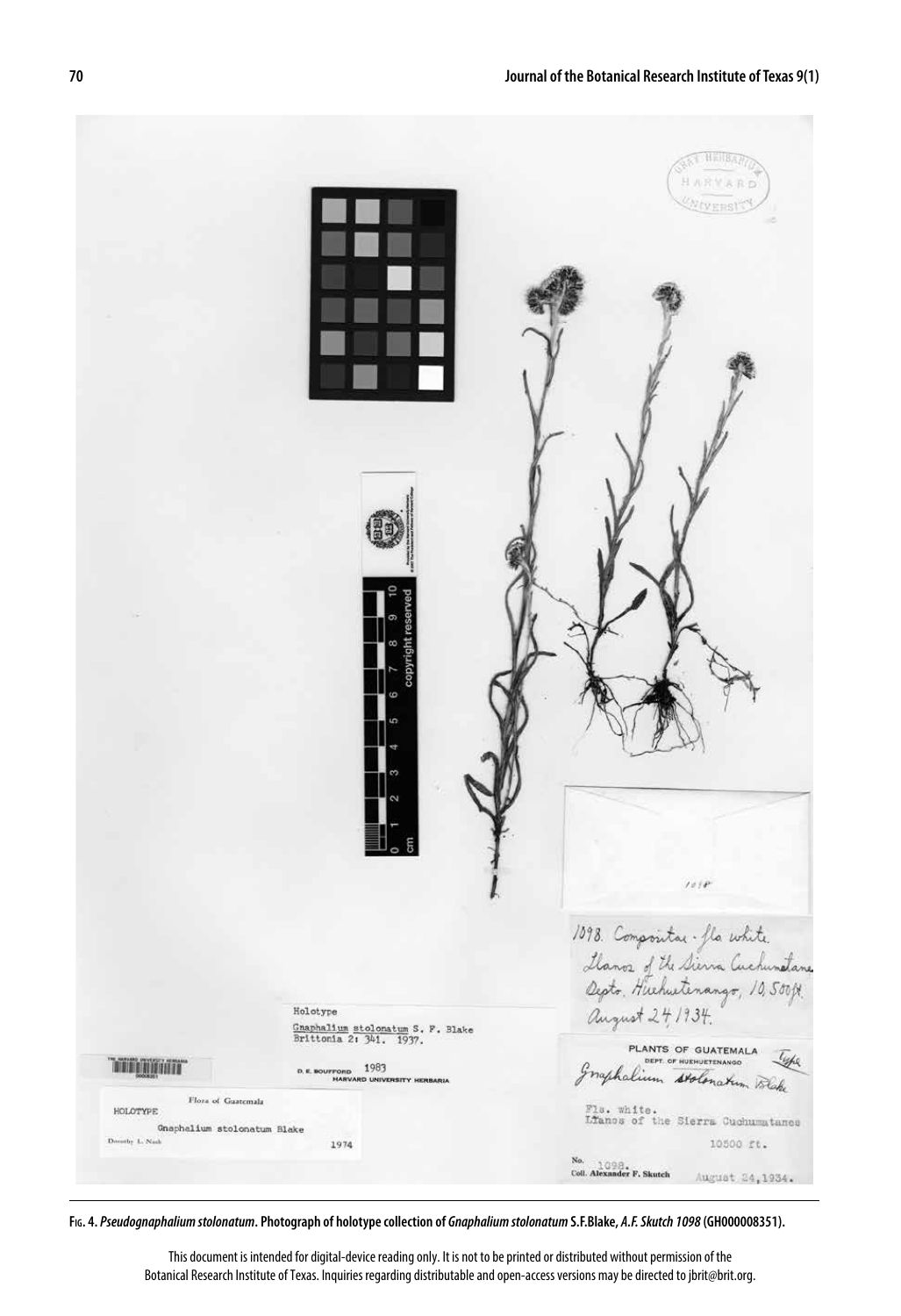**Dillon and Luebert, A new species of Gnaphaliothamnus from Guatemala 71**

 $\chi$  TYPE REGISTER Specines data entered  $\frac{99}{6006}$  $\tilde{\Omega}$ Not Damachaeta paramora (bloke) Audria<br>|- Topere Botenica 104:157 1991]<br>|- a M.O. Dava. 1994 = Pitudographolum & l. UNITED STATES NATIONAL MUSEUM PLANTS OF VENEZUELA Type  $6 - 592$  (1) Paramo Quirorá, 2914 m., Merida ker 00129548

**Fig. 5.** *Pseudognaphalium paramorum***. Photograph of holotype collection of** *Gnaphalium paramorum* **S.F.Blake,** *A. Jahn 883* **(US1186590, img00129548).**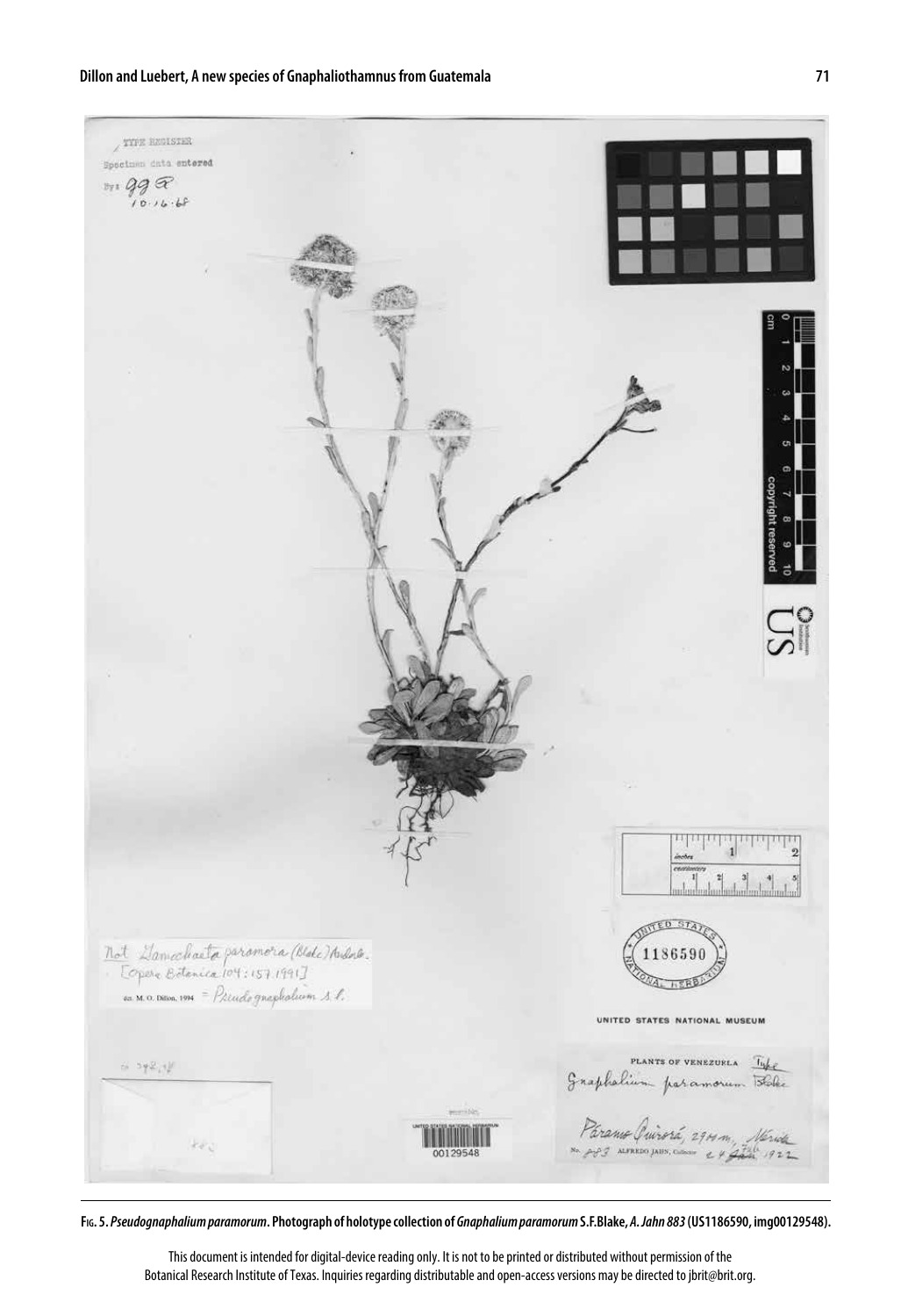lar to *P. stolonatum* or *P. antennarioides* (DC.) Anderb., the latter an Andean species that has similar overall morphology and cypselar trichomes (Fig. 2D). All these species have capitula in dense cymes or glomerules and phyllaries with showy, white apices.

Additional specimens examined: GUATEMALA. Huehuetenango: vicinity of Chemal, summit of Sierra de los Cuchumatanes, 3700-3750 m, 8 Aug 1942, *J. A. Steyermark 50253* (F1148157), *50273* (F1148180), *50275* (F1148179).

Pseudognaphalium paramorum (S.F. Blake) M.O. Dillon, comb. nov. (Fig. 5). Basionym: *Gnaphalium paramorum* S.F. Blake, J. Wash. Acad. Sci. 21:328. 1931. Type: VENEZUELA. Estado Mérida: Páramo Quirorá, 2900 m, 24 Feb 1922, *A. Jahn 883* (holotype: US1186590).

*Gamochaeta paramora* (S.F. Blake) Anderb., Opera Bot. 104:157. 1991.

Blake (1931) commented that *Pseudognaphalium paramorum* had the appearance of *Gnaphalium antennarioides*  DC. (= *P. antennarioides* (DC.) Anderb.), and he related it to that taxon, which is a rosulate, stoloniferous herb distributed from Colombia to Bolivia.

Anderberg (1991) transferred *Gnaphalium paramorum* to *Gamochaeta* Wedd.; an examination of the type collection shows it to only superficially resemble *Gamochaeta.* It has a basal rosette of subspathulate leaves and unbranched, ascending stems. The terminal capitulescences are not spicate; they are densely glomerulate corymbs. The type collection has capitular and floral morphology consistent with *Pseudognaphalium*; the cypselas are papillose and lack the 2-celled, sessile trichomes diagnostic for *Gamochaeta*.

## acknowledgments

We thank the curators and staff of the herbaria at F, GH, MO, NY, TEX, and US for permitting access to their material. Especially, we wish to acknowledge Ms. Emily Wood, Collections Manager at the Gray Herbarium, who expedited loan of type material from that institution. We thank John Strother for many constructive suggestions in the review process. Andrés Moreira-Muñoz and Miguel Álvarez provided plant material for phylogenetic studies. Digital images were obtained via the Internet in Figure 4 from GH and Figure 5 from US. We thank Field Museum's Christine Niezgoda, Anna Balla, Daniel Le, and Allie Stone for handling various aspects of loans and digitizing collections.

# **REFERENCES**

Anderberg, A. 1991. Taxonomy and phylogeny of the tribe Gnaphalieae (Asteraceae). Opera Bot. 104:1–195.

Anderberg, A. & S.E. Freire. 1989. Transfer of two species from *Anaphalis* DC. to *Chionolaena* DC. (Asteraceae, Gnaphalieae). Notes Roy. Bot. Gard. Edinburgh 46(1):37–41.

Blake, S.F. 1927. New Asteraceae from Costa Rica. J. Wash. Acad. Sci. 17(3):59-65.

Blake, S.F. 1931. Nine new American Asteraceae. J. Wash. Acad. Sci. 21(14):325–336.

- Blake, S.F. 1937. New Asteraceae from Guatemala and Costa Rica Collected by A.F. Skutch. Brittonia 2(4):329–361.
- Dillon, M.O. 2003. New combinations in *Luciliocline* with notes on South American Gnaphalieae (Asteraceae). Arnaldoa 10(1):45–60.
- Dillon, M.O. & A. Sagástegui-A. 1991. Sinopsis de los géneros de Gnaphaliinae (Asteraceae-Inuleae) de Sudamerica. Arnaldoa 1(2):5–91.
- Dillon, M.O. & A. Sagástegui A. 1990. *Oligandra* Less. Revisited and the need for a new genus, *Pseudoligandra* (Asteraceae: Inuleae). Taxon 39:125–128.

Freire, S.E. 1993. A revision of *Chionolaena* (Compositae, Gnaphalieae). Ann. Missouri Bot. Gard. 80(2):397–438.

- Freire, S.E., M.A. Chemisquy, A.A. Anderberg, S.G. Beck, R.I. Meneses, B. Loeuille, & E. Urtubey. 2015. The *Lucilia* group (Asteraceae, Gnaphalieae): phylogenetic and taxonomic considerations based on molecular and morphological evidence. Pl. Syst. Evol. 301:1227–1248. doi: 10.1007/s00606-014-1147-0.
- Galbany-Casals, M., M. Unwin, N. Garcia-Jacas, R.D. Smissen, A. Susanna, & R.J. Bayer. 2014. Phylogenetic relationships in *Helichrysum* (Compositae: Gnaphalieae) and related genera: Incongruence between nuclear and plastid phylogenies, biogeographic and morphological patterns, and implications for generic delimitation. Taxon 63(3):608–624.
- IUCN Species Survival Commission. 2001. IUCN Red List Categories and Criteria: Version 3.1. IUCN, Gland, Switzerland and Cambridge, United Kingdom, 1–30.